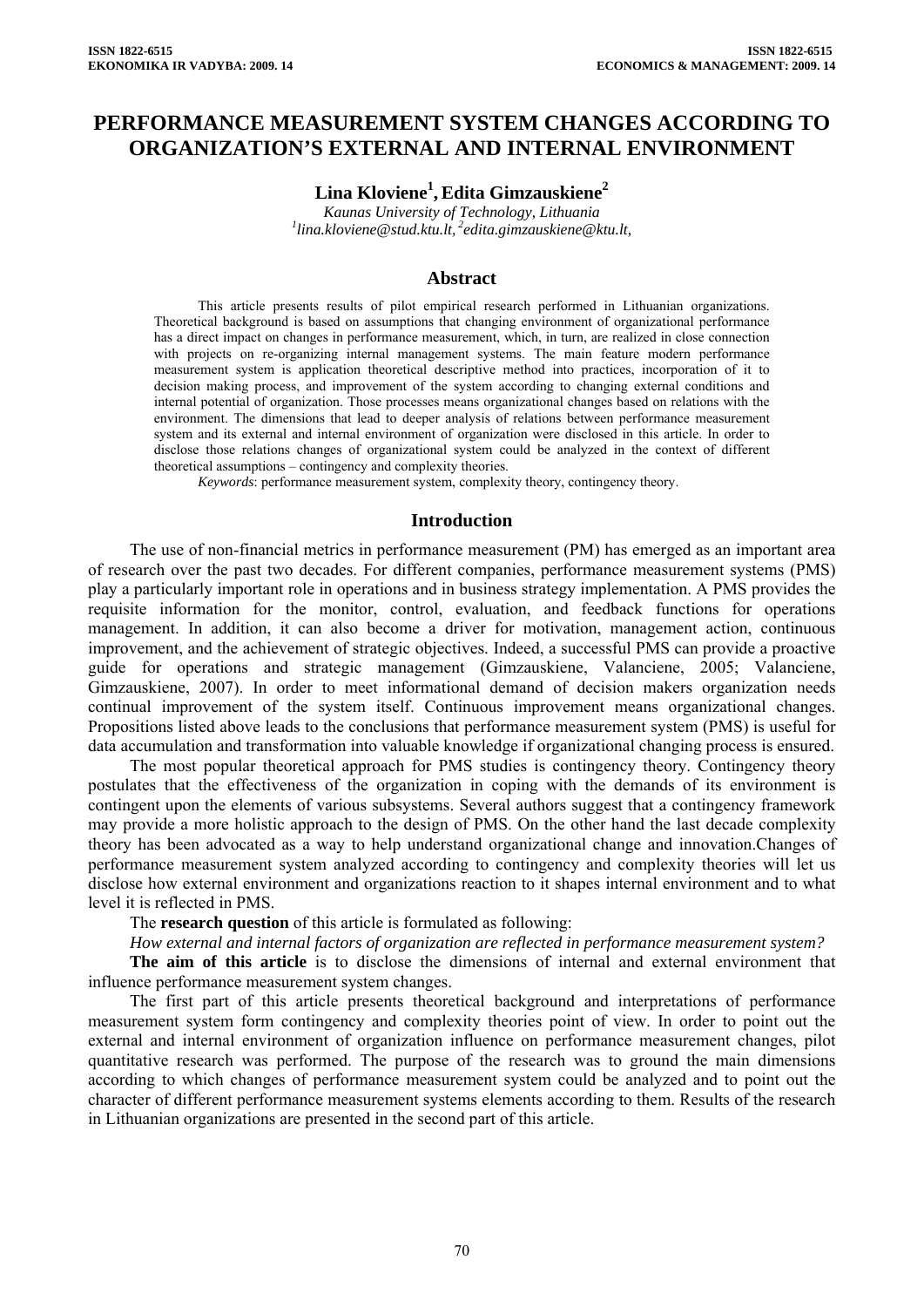# **Theoretical background and development of the hypothesis**

### *Contingency theory and internal/external environment of organization*

Contingency theory is one of the theories which help to analyze in what way PMS fits to organization's internal environment (Gimžauskienė and Klovienė, 2008 (a,b)). PMS studies are characterized by a contingency approach: each organization has to choose the most suitable system by taking into account some contingency variables such as strategy, objectives, structures, culture, technology, etc. In the literature on PMS many normative models are proposed (Hudson, Smart and Bourne, 2001). Following the criticism of traditional approaches, which were based on financial measures, in 1980s balanced and dynamic architectures were developed and analyzed. However, the literature reveals that little empirical research on the implementation and use of these architectures has been carried out. Furthermore, the factors that enable and constrain performance measurement have not been investigated (Garengo and Bititci, 2007).

In order to identify the contingency factors influencing PMS in organizations, an in-depth literature review of PMS literature was carried out (Garengo and Bititci, 2007). In order to find out the main contingency factors, the information collected through the literature review was aggregated using the categorical aggregation and interpretation technique, which brings instances together until something can be said about them as a group (Biazzo and Bernardi, 2003). Knowledge consists of building blocks and the aggregation technique can be used to arrange and assemble different sets of blocks for solving more complex problems, i.e. the categorization of properties through intuitive aggregation. Then, interpretation is applied to give a meaning to each group. From this, the following five contingency factors, that may influence the implementation and use of performance measurement, were identified by Garengo and Bititci (2007):

- corporate governance structure;
- $\bullet$  MIS $\cdot$
- strategy (referred to as the Business Model);
- organizational culture and management style;
- external environment.

Contingency factors influence on performance measurement system:

- In order to study corporate governance structure in organizations, two key dimensions have to be considered: the role of the board of directors and the influence of ownership on corporate governance. The nature of the corporate governance structure impacts the perceived value of a performance measurement system as a decision-making support tool. The role of the board of directors moves from a service role to a strategic one, when the composition of the board of directors moves from entrepreneurs who own and manage the company to a group of managers and external shareholders. The owners do not manage the company and they have no influence on company governance. In this case the importance of PMS as a tool for supporting decision-making increases. When the owners manage the companies, PMS is not used or is used in the wrong way.
- The introduction of powerful technological tools has often led companies to focus their attention on technology – called hard aspects – and to neglect managerial practices and human behavior – called soft aspects. Consequently, insufficient attention is given to the organizational impact of information systems (Garengo et al., 2005). The relationship between PMS and MIS is advanced information system practices create a context that favors the use of a performance measurement system. When managerial practices and human behavior with respect to the MIS are advanced, there is a context that favors performance measurement, regardless of the level of investment in information systems.
- The relationship between performance measurement and business models can be analyzed according to the model developed by Bititci and Martinez (2001) - the value matrix. Business models are highlighted as a key contingency factor. Companies start to use performance measurement to support changes in its business model (Beeson and Davis, 2000; Grobman, 2005).
- − Organizational culture is defined as the deepest level of basic assumptions and beliefs that are shared by members of an organization and considered to be one of the most stable and inertial factors in an organization. Consequently, changes in culture are often described as complex and part of a long process. Management style is defined as the practices adopted by leaders in decision making, management of information, relationships, motivation and managing subordinates (Stacey, 1996; MacIntosh and MacLean, 2001). Management style influences the level of delegation, the approach and time required to make decisions and the control of activities.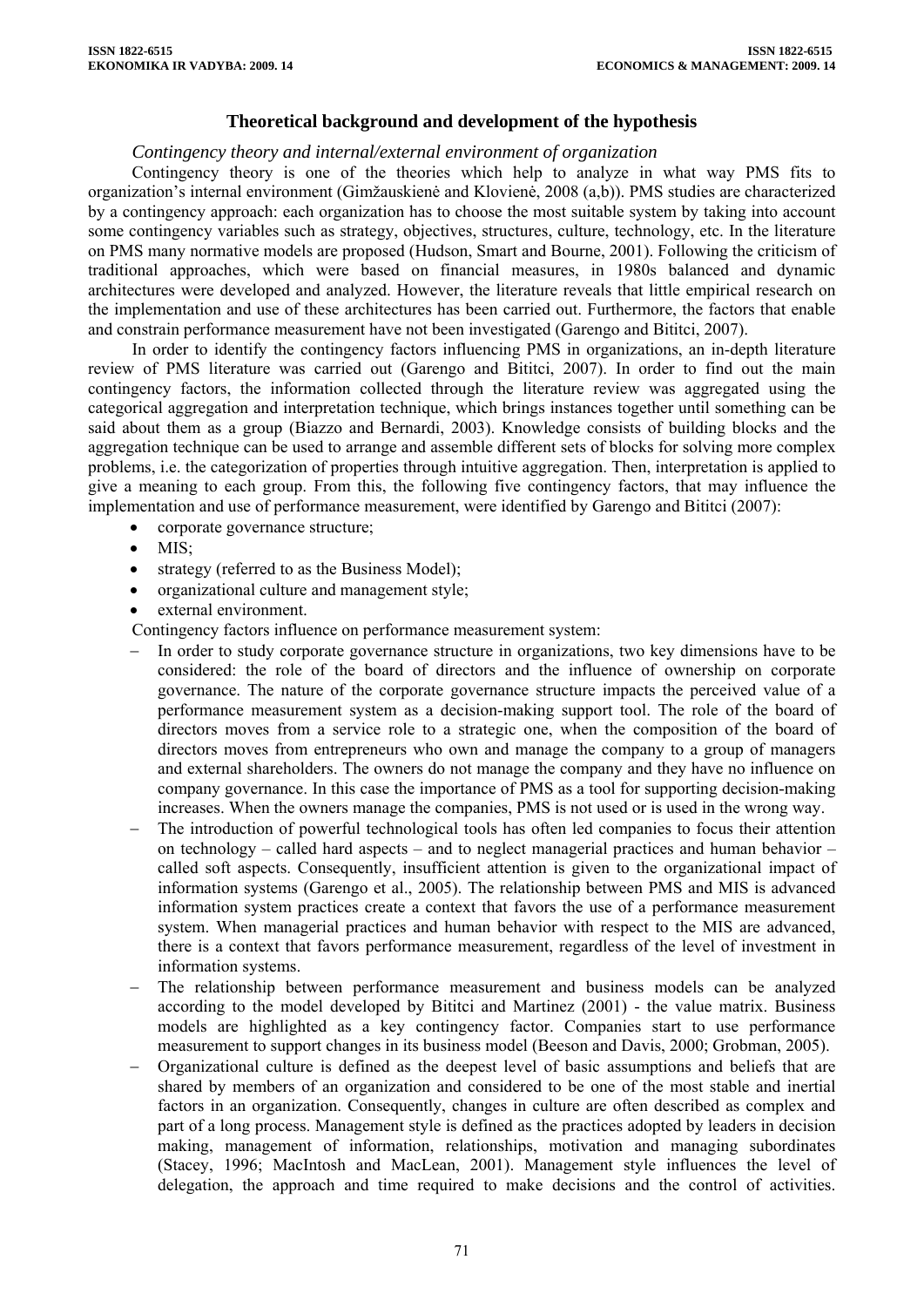Moreover, management style is considered to be one of the key aspects to understanding organizational culture (Quinn, 1984; Gimžauskienė and Klovienė, 2008 (a)). PMS use promotes the introduction of an achievement culture and a consultative management style. During the implementation process an authoritative management style is required for the successful implementation of a PMS. However, this is only a way to support the implementation process. After that, using PMS in daily work, an achievement culture and consultative management style are used;

The environmental impact on performance measurement can be investigated indirectly because environmental dynamics affect business strategy consequently it is enough to analyze the influence of strategy.

Summarizing it could be stated, that contingency theory postulates that the effectiveness of the organization is contingent upon the elements of various subsystems – PMS is one such subsystem. Contingent theory is based on the premise that there is no universally appropriate accounting system which could be applied equally to all organization in all circumstances (Gimžauskienė and Klovienė, 2008 (a,b)). Efficiency and effectiveness of PMS depends on what level it ensures strategy measurement, evaluation and dissemination through functions and processes of organization and translation of it into operational terms in different management levels. This leads to the conclusion that environment is the most important variable which affects the choice of PMS as it affects strategy. Environment could be described according to the level of the uncertainty. The greater environment uncertainty the more difficult it is to configure the system for effective performance evaluation. Environmental uncertainties could not be explained using contingency theory alone as they influence PMS indirectly through internal organizational factors.

## *Complexity theory and external environment of organization*

The second theory which can explain changes of PMS in organization is complexity theory. In some ways, complexity theory is an extension of General Systems Theory, which became the dominant model of organizational theory in the 1960s. The dominant paradigm for decades was reductionist, suggesting that a system can be analyzed by understanding each of its parts and that there was a general linear relationship between inputs and outputs (Rooney and Hearn, 1999; Valančienė, Gimžauskienė, 2008).

The space of complexity is that state which the system occupies and which lies between order and chaos (Bechtold, 1997; Jenner, 1998; Tetenbaum, 1998). It is a state which embraces paradox; a state where both order and chaos exist simultaneously. It is also the state in which maximum creativity and possibility exist for organization to realize and explore (Letiche, 2000; Macbeth, 2002).

We tend to see organizations and us as members of those organizations, as separate from our environment. We seek to control that environment and experience frustration when it behaves in a way that is incongruent and in conflict with the operations of our organizations. The study of complexity reveals that we are in dynamic reaction with our environment and are very much part of the process that creates that environment. We do not exist in isolation but we exist and have our being within a web of relationships. If we accept that we are participants in this creative process of our environment, we must allow the flow of events rather than trying to swim against the current by trying to control the flow. The study of complexity further reveals that complexity is in fact the result of simplicity (Brodbeck, 2002; Styhre, 2002). Complexity theory suggests that there is a quasi equilibrium state, just short of the point where a system would collapse into chaos, at which the system maximizes its complexity and adaptability (Houchin and MacLean, 2005; Miguel and Joao, 2006).

This point is referred to in the literature as the edge of chaos. The edge of chaos is a useful construct to explain some of the apparent paradoxes of management. One of the paradoxes of management or organizations is that stability and flexibility are both seen as creating organizational effectiveness, even though these two constructs are opposites. Complexity theories reconcile this. Using this concept in the organizational context, organizations that are too stable fail to respond to changing conditions in the environment are at a competitive disadvantage, and eventually go belly-up. Organizations that are changing too much also disintegrate. Yet there is an optimal place between these two that promotes survival, the edge of chaos, where the organization is the most creative, promotes the most learning and adaptation and, as paraphrased by Ralph Stacey, gets to the future before your competitors do (Smith, 2005; Burnes, 2005).

Good managers and organization leaders know when to change communications rules to move the organization to the edge of chaos (either away from chaos or away from stability) in order to promote organizational changes. Complexity theory deals with the nature of emergence, innovation, learning and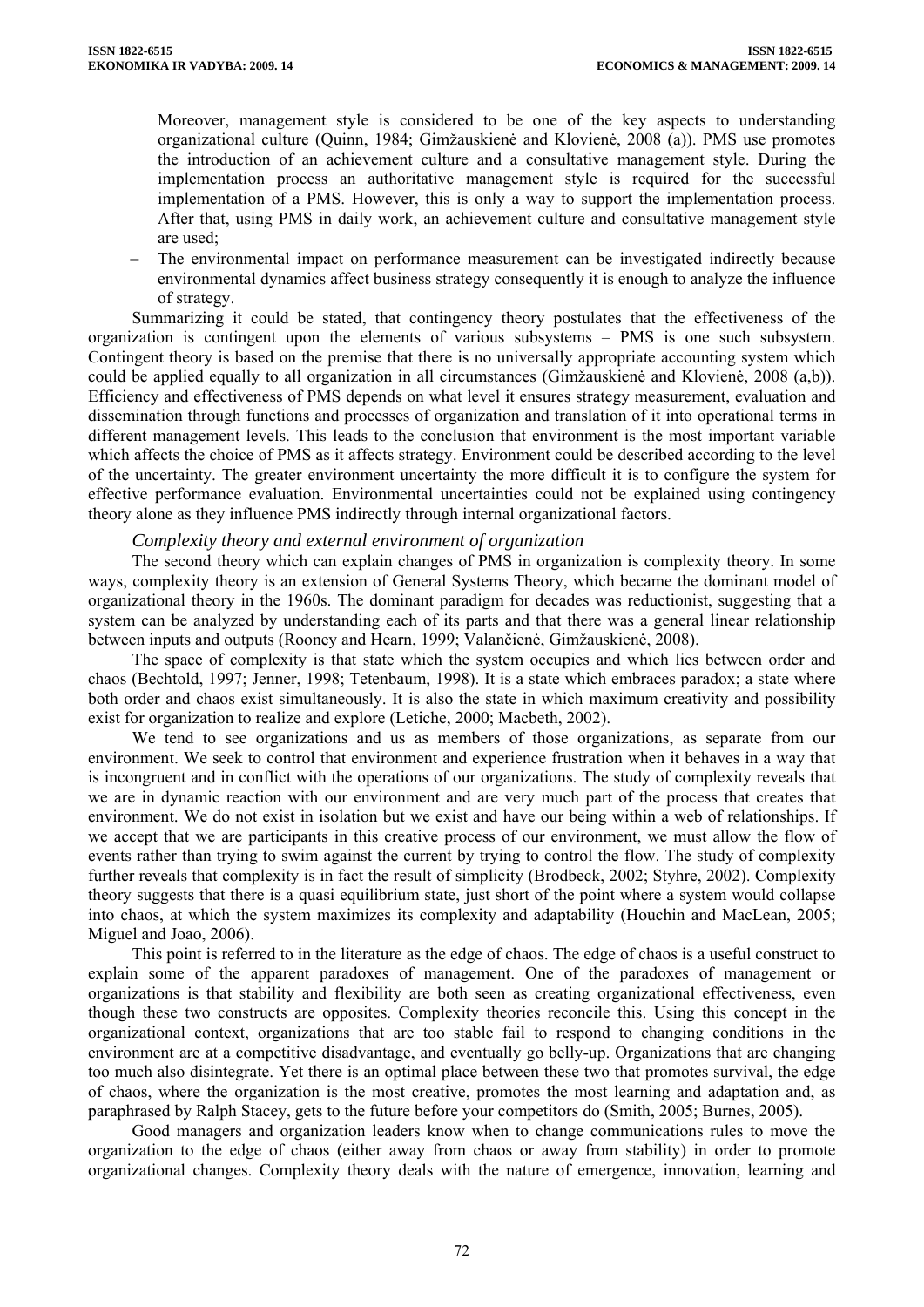adaptation (Keene, 2000). According to complexity theorists such as Stacey (1996) the concept of the organization moving from one stable state to another as a result of change is flawed. Our best use of complexity theory for understanding organization development may be as a metaphor giving us new insights, rather than trying to search for common principles across a variety of very different systems (Manson, 2001).

### *Hypothesis of the research*

Combining main presumptions of complexity and contingency theories it could be maintained that level of external environmental uncertainty and organizations reactions to it could be dimensions according to which features and content of PMS in different organizations could be researched. Those two dimensions form four different types of internal organization's environment peculiarities of which performance measurement system should reflect. **According to complexity and contingency dimensions it could be hypnotized that character of external environment and organization to it could be defines frequency of usage of performance measurement tools:** 

- Static external environment and organizations attempt to simplify it forms internal environment that will be reflected in PMS. Frequency of usage of performance measurement system covering cost accounting, planning and analytical (control) tools is at the lowest level in this type of organization. Static environment defines low informational demand (everything is clear), attempt to simplify the situation defines more opportunities to get it (simplicity of goals and activities low demand for changes).
- Static external environment and organizations attempt to absorb it forms internal environment that will be reflected in PMS. Frequency of usage of performance measurement system covering cost accounting, planning and analytical (control) tools is at the highest level in this type of organization. Attempt to catch more external opportunities defines high informational demand (complexity of goals and activities high demand for changes) static environment ensures potential to get it (clear causal relations).
- Dynamic external environment and organizations attempt to simplify it forms internal environment that will be reflected in PMS. Frequency of usage of performance measurement system covering cost accounting, planning and analytical (control) tools is at the moderate level in this type of organization. Dynamic environment defines high informational demand (everything is unclear), attempt to simplify the situation defines more opportunities to get it (simplification of goals and activities in order to catch new external opportunities).
- Dynamic external environment and organizations attempt to absorb it forms internal environment that will be reflected in PMS. Frequency of usage of performance measurement system covering cost accounting, planning and analytical (control) tools is at the moderate level in this type of organization. Dynamic environment defines high informational demand (everything is unclear), attempt to absorb the situation defines less opportunities to get it (complexity of goals and activities to catch all external opportunities).

# **Research method and results**

# *Research method*

In order to point out the external and internal environment of organization influence on performance measurement changes, quantitative research (survey) was performed. Survey was performed in Lithuanian organizations, which were chosen by handily selection method. The purpose of the research is to analyze the usage of performance measurement system in Lithuanian organizations, what factors (internal, external) influence the changing process and frequency of performance measurement system according to different aspects of organization and how performance measurement system fits to these changes.

Complexity was analyzed according to organization's reaction when performance results do not fit to its purposes. In complexity case respondents ought to check what changes are made in strategy, objective, tactic targets (*creates new strategy, creates and seeks new targets, corrects strategy, corrects targets and tactic tasks, identify not fitting problems, improves future activities*).

External environment of organization was analyzed according to frequency of changes and in this case respondents need to mark frequency of listed changes (*changes in client needs, in product/service priority characteristics, in pricing policy, in competitor's pricing policy, in product/service characteristics, in competitor's product/service characteristics, in technology of production, in life cycle of products, in competition, in strategy, in competitor's strategy, in market members, in new products market development*).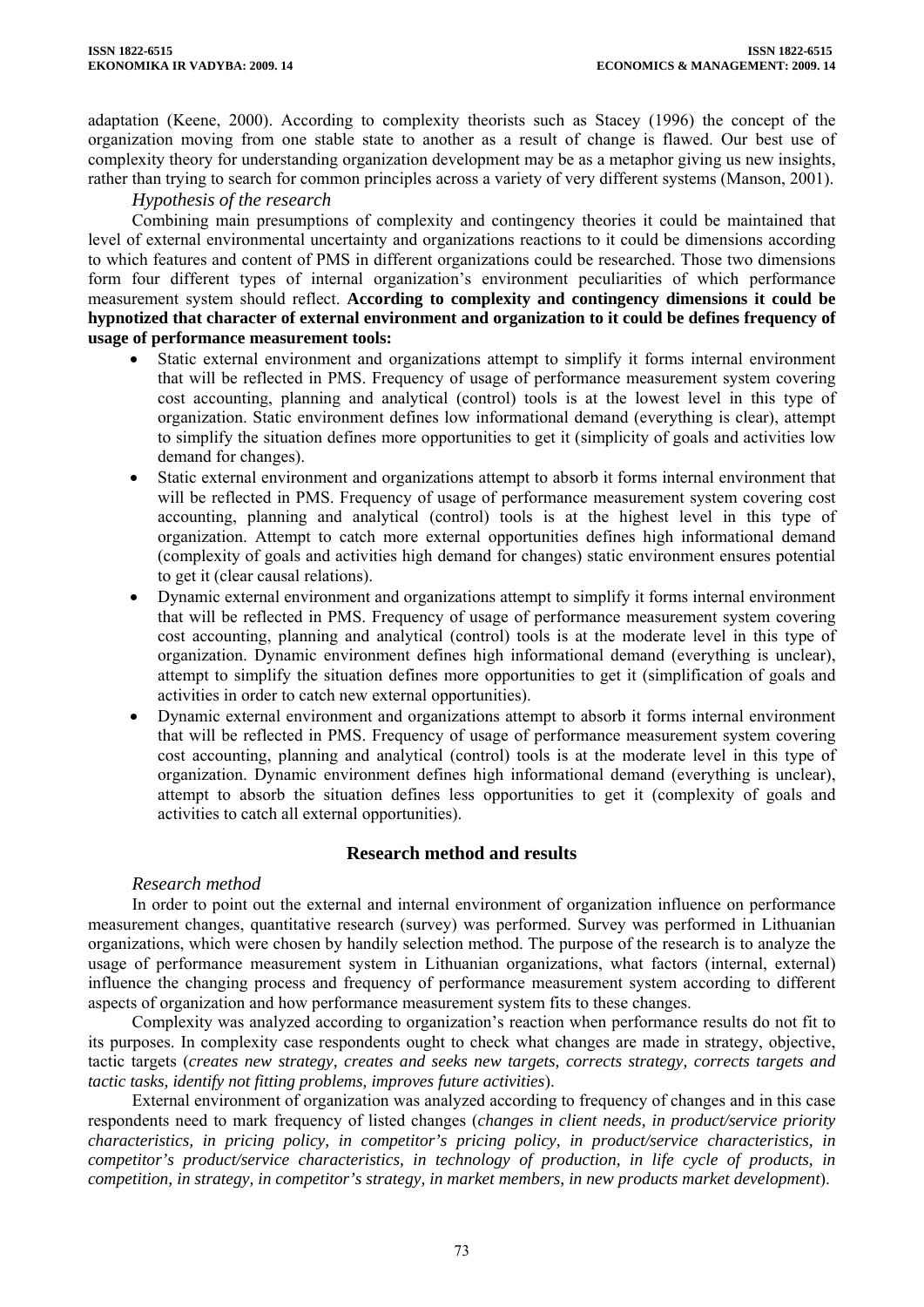In performance measurement methods case respondents ought to mark the frequency of different management accounting methods usage (*traditional accounting methods, activity based costing, strategic planning, pricing methods, middle period planning, budget planning, balance scorecard, analytic methods*). Respondents marked the most suitable situation for their organization.

Conclusions and interpretation were made analyzing results of organizational changes, organization's reaction to environment and used performance measurement systems.

### *Results and interpretation*

Postal questioner was undertaken to collect data in this survey. The research population is confined to Lithuanian organizations. The survey covers a total sample of over 18 organizations.

Resuming research results, it could be stated that ongoing changes in client needs, product/service characteristics, in new products market development and in competition are the most frequent and show dynamic environment of organization. Research results show that 50 percent of all organizations have dynamic environment and 50 percent – static environment of organization. According to research result it could be stated that changes or not in organization strategy, targets and tasks show organization's reaction to environment. Research results show that 67 percent of all organizations try to absorb ongoing changes in organizations environment - creates new strategy, creates and seeks new targets. Those four types of organizations will be used for future analysis



**Figure 1.** Organizations environment influence on usage of PMS

According to research results (see figure 1) it could be stated that:

- There are 11 percent of all organizations which external environment is static and organization try to simplify it, also it forms internal environment of organization which has the lowest demand to use of performance measurement methods and tools. At this case the smallest average was found (total average 4.4). Frequency of usage of different performance measurement methods (cost accounting, planning and analytical (control) tools) is least intensive. This could be explained that static environment defines low informational demand (everything is clear), attempt to simplify the situation defines more opportunities to get it (simplicity of goals and activities low demand for changes).
- There are 22 percent of all organizations which external environment is dynamic but organizations try to simplify it and it forms internal environment of organization which has moderate demand to use of performance measurement methods and tools. At this case total average was found 4.7. Frequency of usage of different performance measurement methods (cost accounting, planning and analytical (control) tools) is medium intensive. Dynamic environment defines high informational demand (everything is unclear), attempt to simplify the situation defines more opportunities to get it (simplification of goals and activities in order to catch new external opportunities).
- There are 28 percent of all organizations which external environment is dynamic and organization try to absorb it, also it forms internal environment of organization which has moderate demand to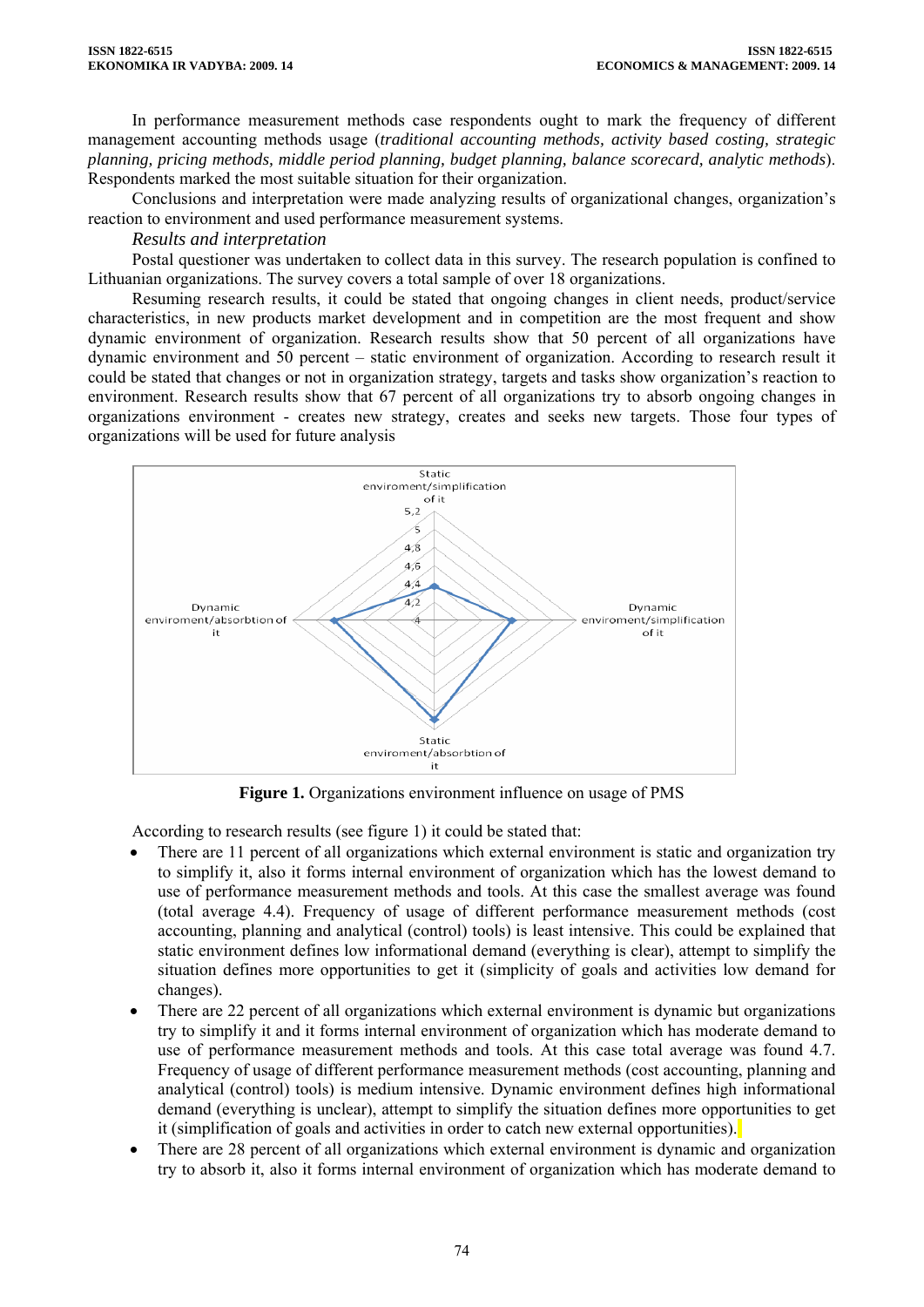use of performance measurement methods and tools. At this case total average was found 4.9. Frequency of usage of different performance measurement methods (cost accounting, planning and analytical (control) tools) is medium intensive. Dynamic environment defines high informational demand (everything is unclear), attempt to absorb the situation defines less opportunities to get it (complexity of goals and activities to catch all external opportunities).

• There are 39 percent of all organizations which external environment is static and organization try to absorb it, also it forms internal environment of organization which has highest demand to use performance measurement methods and tools. At this case the highest average was found (total average 5.1). Frequency of usage of different performance measurement methods (cost accounting, planning and analytical (control) tools) is most intensive. This could be explained that organization has highest demand because it try to absorb ongoing changes and it has more opportunities to get it because of static environment (system doesn't need to change so fast).

According to this it could be stated that usage of performance measurement system depends upon external environment and organization's reaction to it as those factors determine the demand and opportunities of usage. The larger attempt to absorb external environment challenges the higher demand for information generated by performance measurement tools. On the other hand the higher level of dynamism of external environment limits opportunities for adequate usage of it.

According to research results (see table 1) it could be stated that:

- Traditional accounting method is used much more that Activity based costing (ABC). It could be explained that ABC takes a long time to implement and it's expensive for a small organizations. The highest averages in ABC case where found when organizations try to absorb ongoing changes.
- Planning tools (strategic, middle range) were used intensively in all cases. It could be explained that organizations know these tools for a long time and it's easy to use them.
- Balance Scorecard (BSC) is used much more frequent when external environment is static. It could be explained that BSC implementation takes a long time and it's expensive so when environment is dynamic (changing all the time) organization could not be so fast to implement it (easier to use analytical tools), that's the main reason, why BSC much more popular in static environment.

|                                                | <b>Traditional</b> | <b>Activity</b>  | Pricing | <b>Strategic</b> | <b>Middle</b>     | <b>Budgeting</b> | <b>Balanced</b> | <b>Analytical</b> |
|------------------------------------------------|--------------------|------------------|---------|------------------|-------------------|------------------|-----------------|-------------------|
|                                                | accounting         | based<br>costing | methods | planning         | range<br>planning |                  | scorecard       | tools             |
| Static<br>environment/                         |                    |                  |         |                  |                   |                  |                 |                   |
| simplification<br>of it                        | 3                  | 3                | 5       | 5                | 5                 | 4,5              | 5               | 4,5               |
| Dynamic<br>environment/<br>simplification      |                    |                  |         |                  |                   |                  |                 |                   |
| of it                                          | 6,25               | 2,75             | 4,75    | 5                | 5,75              | 4,75             | 2,5             | 5,5               |
| Static<br>environment/<br>absorption of        |                    |                  |         |                  |                   |                  |                 |                   |
| it                                             | 6,29               | 3,71             | 6,43    | 4,86             | 5,57              | 6,14             | 3,43            | 4,29              |
| Dynamic<br>environment/<br>absorption of<br>it | 5,8                | 3,6              | 5       | 5,2              | 5,6               | 5,2              | 2,8             | 5,6               |

**Table 1.** External environment influence on usage of different performance measurement tools

According to research results could be stated that hypothesis idea was proved but there are few research limitations - small research spread, for deeper statistical analysis could be used clusterical methods and it could be measured more aspects of tools (not only frequency, but complexity, content too).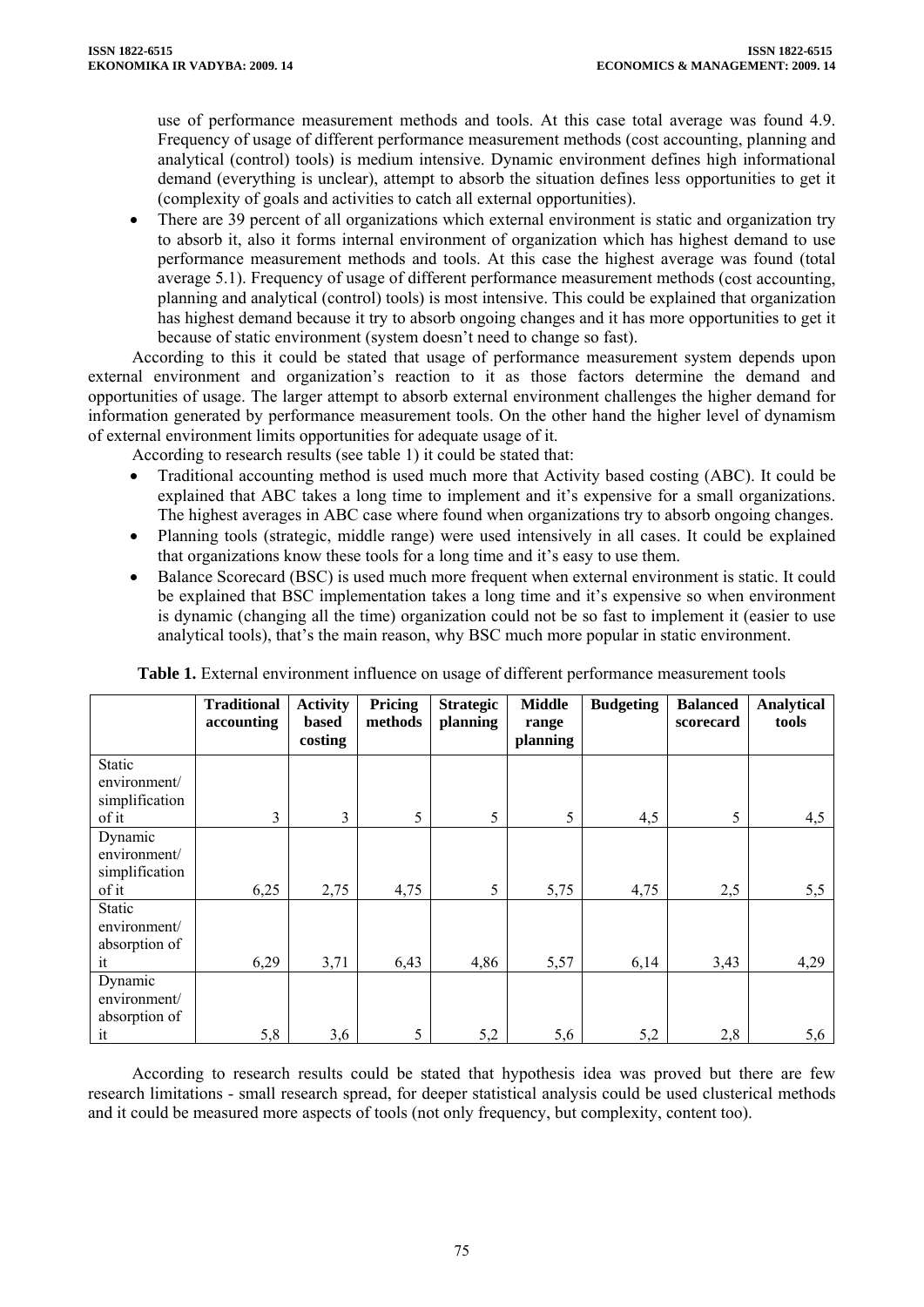### **Conclusions**

### **According to theoretical prepositions it could be stated that changes of PMS reflects internal and external environment of organization.**

The external environment of organization is changing all the time. Such changing external pressures from stakeholders in the social and economic environment influence organization's behaviour.

There are no universally appropriate accounting and measurement systems which could be applied equally to all organization in all circumstances.

Environmental uncertainty and organizations reaction to it are important dimensions which affects the choice of PMS. The greater environment uncertainty, the greater demand for information, the more difficult it is to prepare measures which could then become the basis of performance evaluation

**According to research results it could be stated that usage of performance measurement system depends upon external environment and organization's reaction to it as those factors determine the demand and opportunities of usage.**

The larger attempt to absorb external environment challenges the higher demand for information generated by performance measurement tools.

The other hand the higher level of dynamism of external environment limits opportunities for adequate usage of it.

#### **Limitations and implication for future research**

In future research all limitations will be eliminated – research spread is going to cover about 90 organizations and for deeper statistical analysis will be used clusterical methods. Also will be measured more aspects of performance measurement tools - complexity, content.

#### **References**

- 1. Bechtold, B.L. (1997). Chaos theory as a model for strategy development. Empowerment in Organizations, 5(4), 193–201.
- 2. Beeson, I., Davis, C. (2000). Emergence and accomplishment in organizational change. Journal of Organizational Change Management, 13(2), 178–189.
- 3. Biazzo, S. Bernardi, G. (2003). Organisational self-assessment options: a classification and a conceptual map for SMEs. International Journal of Quality & Reliability Management, Vol. 20 No. 8, 881-900.
- 4. Brodbeck, P.W. (2002). Implications for organization design: teams as pockets of excellence. Team Performance Management: an International Journal, 8(1/2), 21–38.
- 5. Burnes, B. (2005a). Complexity theories and organizational change. International Journal of Management Reviews, Volume 7 Issue 2, 73–90.
- 6. Burnes, B. (2005). Kurt Lewin and complexity theories: back to the future? Journal of Change Management, Vol. 4, No. 4, 309-325.
- 7. Garengo, P., Biazzo, S., Bititci, U. (2005). Performance measurement systems in SMEs: a review for a research agenda. International Journal of Management Reviews, Vol. 7 No. 1, 25-47.
- 8. Garengo, P, Bititci, U. (2007). Towards a contingency approach to performance measurement: an empirical study in Scottish SMEs. International Journal of Operations & Production Management, Vol. 27 No. 8, 802-825.
- 9. Gimžauskienė, E., Klovienė, L. (2008a). Implementing activity based management: the role of organizational values. Social research, No. 4(14), 26-35.
- 10. Gimžauskienė, E., Klovienė, L. (2008b). The role of institutional factors on changes of performance measurement system. Economics & Management, 2008, 22-29.
- 11. Gimzauskiene, E., Valanciene, L. (2005) Performance measurement in the context of knowledge economy Conference on Accounting and Performance Management Perspectives in Business and Public Sector Organizations, SEP 29-30, 2005 Tartu University, Tartu, ESTONIA Conference Proceedings, 142-151.
- 12. Grobman, M.G. (2005). Complexity Theory: a new way to look at organizational change. The Pennsylvania State University Harrisburg, PAQ FALL, 351-384.
- 13. Houchin, K., MacLean, D. (2005). Complexity Theory and Strategic Change: an Empirically Informed Critique. British Journal of Management, Vol. 16, 149–166.
- 14. Hudson, M., Smart, P.A. Bourne, M. (2001). Theory and practice in SME performance measurement systems. International Journal of Operations & Production Management, Vol. 21 No. 8, 1096-115.